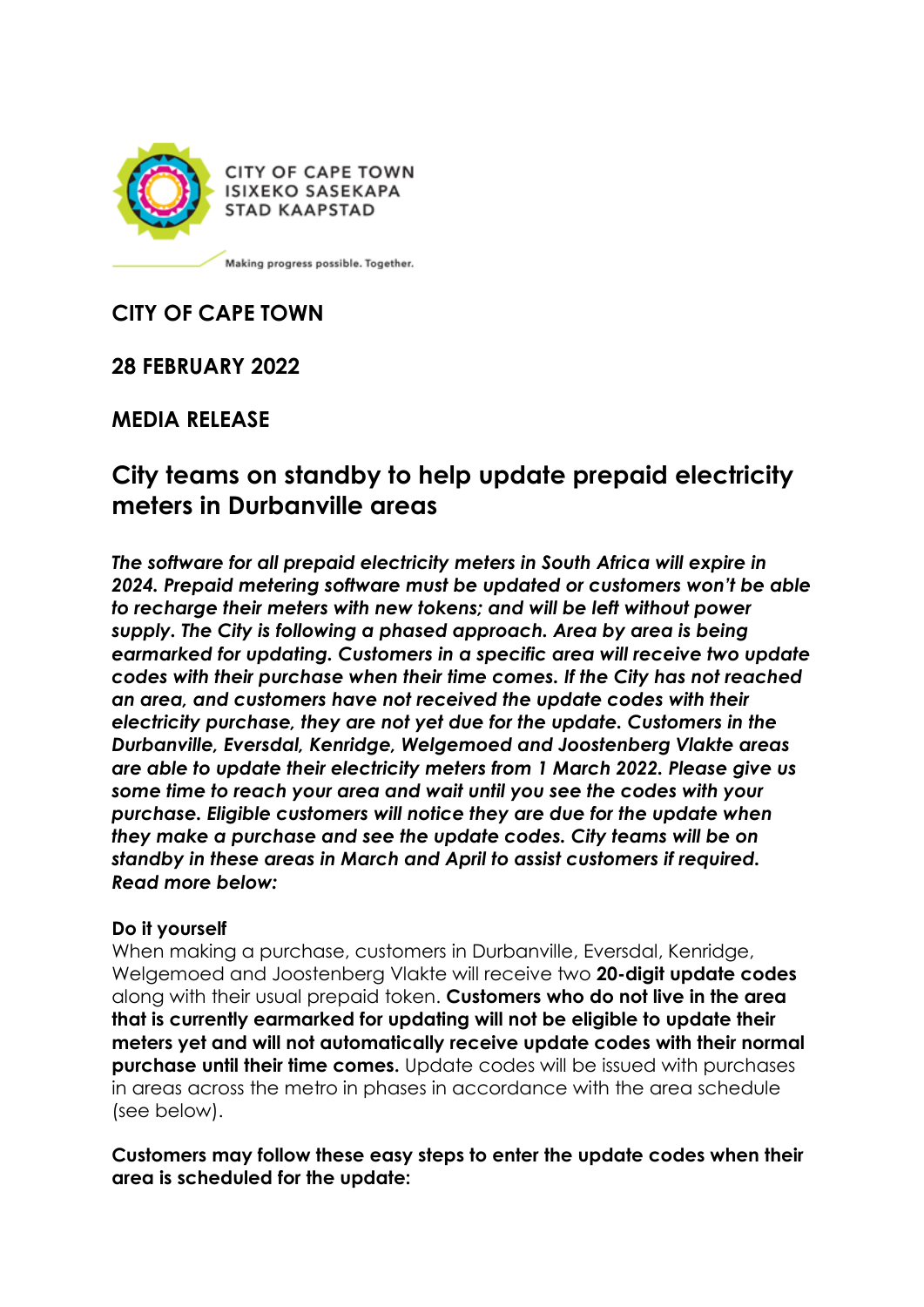- 1. Enter the first **20-digit update code** and wait for it to accept.
- 2. Enter the second **20-digit update code** and wait for it to accept.
- 3. Enter the **usual 20-digit token** to recharge units as normal.

### **Most customers prefer updating their own meters. Those who require assistance are encouraged to contact the City by:**

- **SMS:** 31220
- **Email:** [power@capetown.gov.za](mailto:power@capetown.gov.za)
- **Phone:** Call Centre: 0860 103 089

### **City teams on standby to assist if required**

City teams are standing by to assist households with the updates. All Covid-19 health and safety protocols are being followed during home visits. Teams carry identification and work order numbers. Phone the City's call centre for verification.

The areas earmarked for the next phase of the upgrade from 1 May 2022 to 30 June 2022 are Maitland, Epping, Kalksteenfontein, Langa and Pinelands.

### **Frequently asked questions – Prepaid electricity meter software update (token identification update – TID)**

### **1. Why must prepaid electricity meters be updated?**

The current pre-paid electricity metering software will expire in 2024 for all prepaid electricity meters in South Africa.

Pre-paid meters must be updated or you won't be able to recharge your meter with new tokens and won't have power supply. Updates to the software of prepaid electricity meters will happen in a phased approach across the metro to ensure all meters are updated ahead of the deadline. Only when an area is reached for updating, as per the schedule, will customers get the UPDATE codes with their normal purchase. Customers in an area that has not been reached yet as per the schedule, will not be eligible to update their meter yet.

### **2. Which meters must be updated?**

All prepaid electricity meters in South Africa. The City has 570 000 pre-paid meters.

### **3. By when must meters be updated?**

By December 2024 and it will be done in phases.

#### **4. Will all customers be able to update their meters immediately?**  No.

City prepaid meters are being updated in accordance with an area schedule. Only when an area is being updated as per the schedule, will update codes be issued when making a purchase. UDATE codes will not be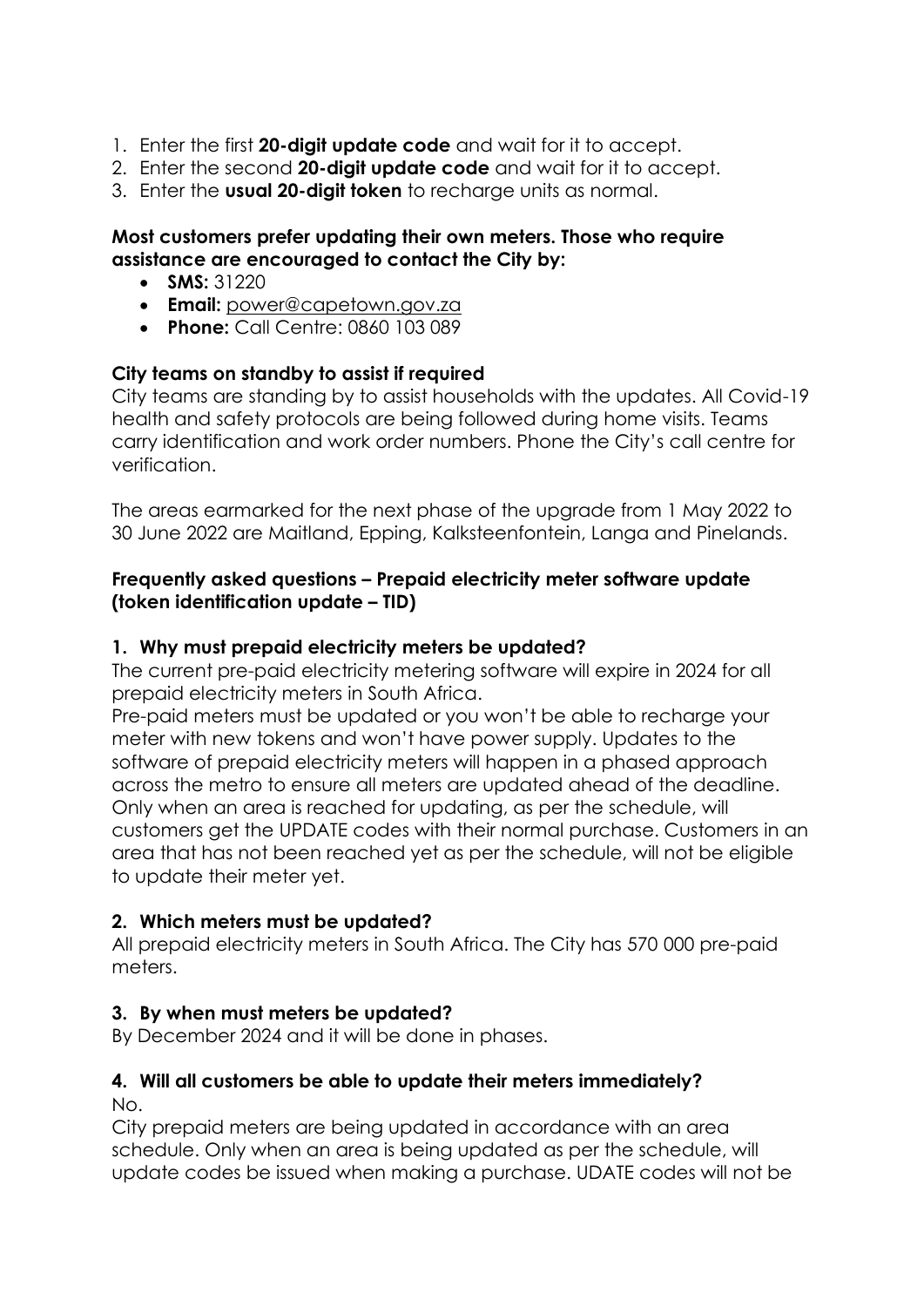issued to areas not earmarked for the updating in a certain month and customers in areas that have not yet been reached for updating will not yet be eligible to update their meters.

### **5. How should meters be updated?**

Most customers prefer updating their own meters. They are able to easily update their own meters when making an electricity purchase. When making a purchase from 1 February 2022 in the Goodwood, Parow, Plattekloof areas (and then subsequent areas on the schedule), two 20-digit update codes will be included, along with the usual electricity token as soon as the programme is in your area and you are eligible for the update. Please see schedule which will be available soon on [www.capetown.gov.za.](http://www.capetown.gov.za/)

#### **Follow these easy steps to enter your update codes WHEN your area is scheduled for the update:**

- **Enter the first 20 digits update code and wait for it to accept.**
- **Enter the second 20 digits update code and wait for it to accept.**
- **Enter your 20 digits token to recharge your units as normal.**

### **6. Will the update codes work on all types of pre-paid electricity meters?**

Yes, as soon as the codes are received, but only when an earmarked area for updating has been reached in accordance with the schedule.

### **7. For how long are the update codes valid?**

The two 20-digit update codes must be entered into the meter immediately after it has been supplied as no other recharge token will be accepted by the meter.

#### **8. What happens if I throw away my slip, will I be able to get the two 20-digit codes again?**

The customer would have to phone the City to get the code, currently there is no way to get a copy at a vendor.

Take a picture of the slip; or make a note of the two 20-digit update codes.

### **9. What if I can't update my own meter?**

City teams are visiting areas across the metro according to a schedule over the next two years. They started in Atlantis, Mamre and Pella and will move to the areas on the schedule over time.

### **10.How do I verify whether a person coming to my home to assist me with an update is from the City?**

All Covid-19 health and safety protocols will be followed and teams will carry identification and work order numbers. Customers may phone the City's Call Centre for verification**.** 

# **11.If my area is not on the schedule, will areas be visited again?**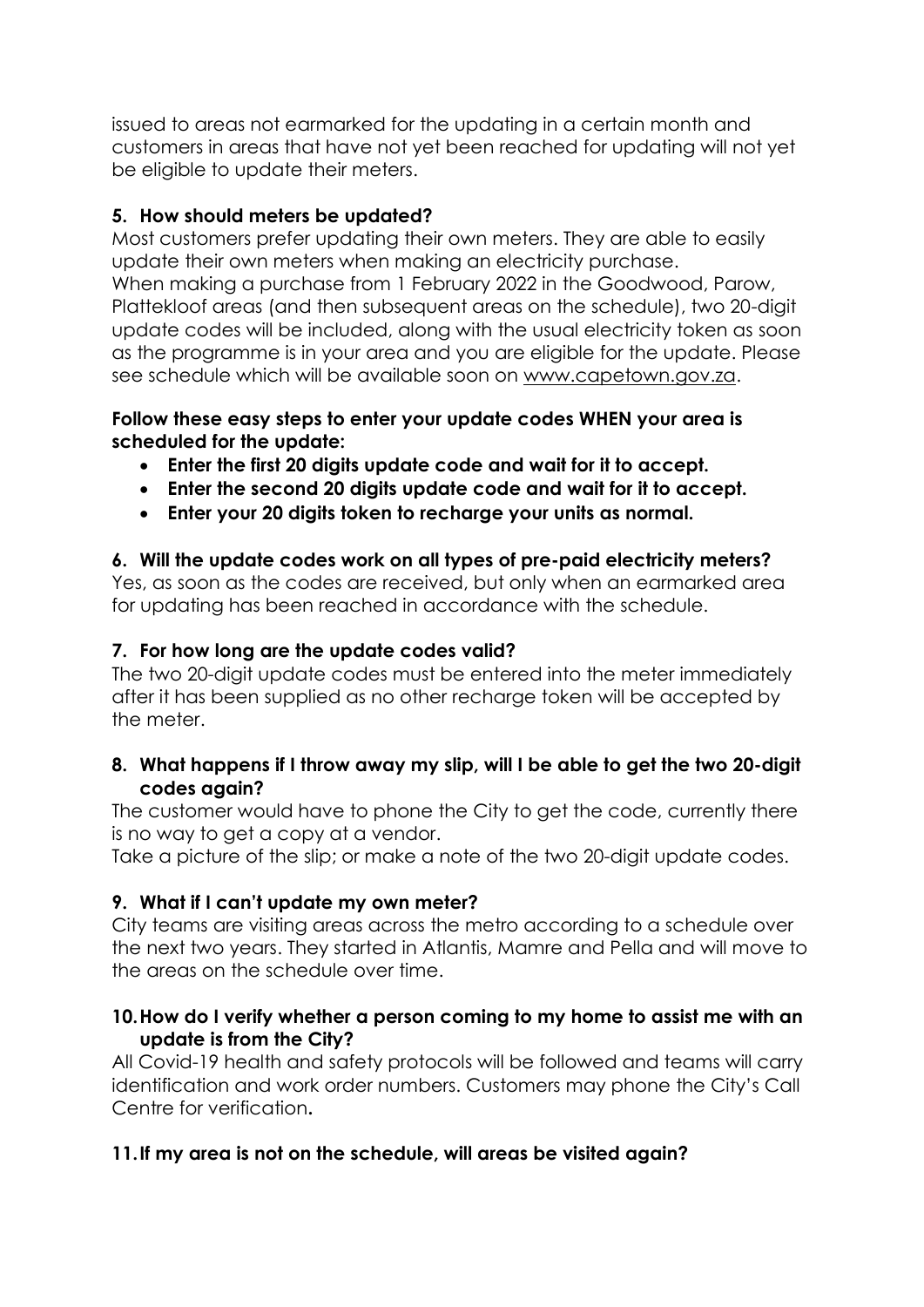We plan to go area by area and then at a later date revisit any meters that are not complete regardless of the area. This mop up operation is currently planned for late 2023 and early 2024.

#### **12.I am in line for the City's ongoing meter replacement programme (to replace old infrastructure), will the new meter be software compliant once installed? Would I need to update the code?**

New meters installed will eventually all be updated but we are working through older stock at the moment and the older stock even though newly installed would need to be updated; the new compliant-ready meters are in the City stock stores now. Some of the field staff are already updating the meters if they are on site doing a meter change or site inspection.

#### **13.Will my old unused tokens still work after the upgrade?**

No, all old tokens must be entered prior to the update being completed.

#### **14.Where do I find the work schedule for when update tokens will be issued per area?**

The schedule is available on the City's website [here.](https://resource.capetown.gov.za/documentcentre/Documents/Procedures,%20guidelines%20and%20regulations/Token_Identifier_Roll-Out_Plan_Key_Change_Token_Project_Schedule.pdf)

#### **15.What should I do when my area has been earmarked for updating but I have not received my update codes yet?**

The prepaid electricity meter software update takes place in a phased manner within the various earmarked areas. Please give the City some time to reach your specific area.

It is important to note that the system does not automatically issue residents their update token on the first of the month, but can do so any time during that month with a purchase.

If you only purchase electricity once a month and did not receive your update token, then the update token will be made available to you with your next purchase in the following month.

#### **16.Will my electricity meter use more electricity after the software update?**

Updates to the software of City prepaid electricity meters will not affect the user's electricity usage in any way as it does not affect the meter's calibration. If a resident suspects that their meter may be faulty, they are encouraged to contact us.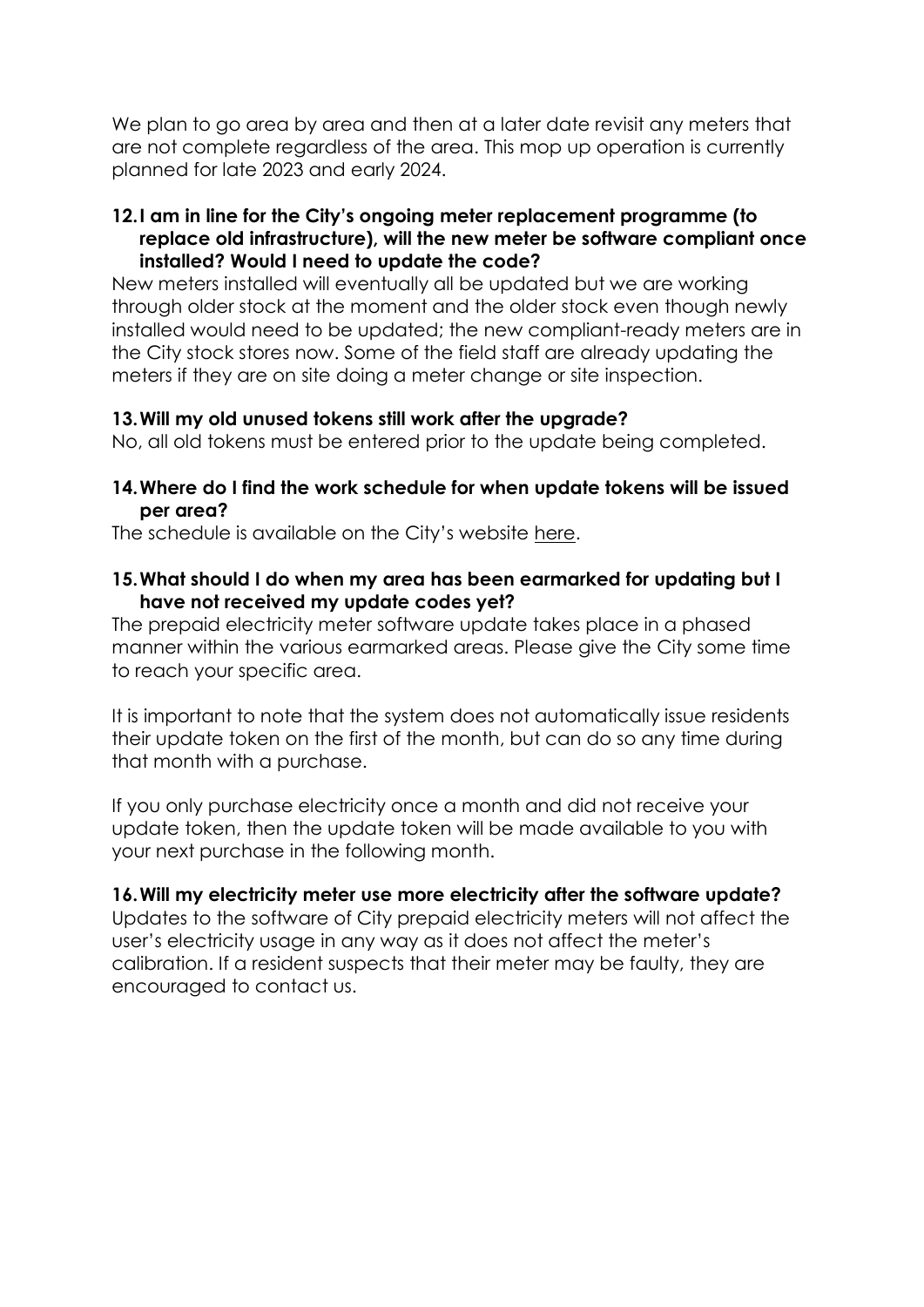#### **TOKEN IDENTIFIER ROLL-OUT PLAN: KEY CHANGE TOKEN PROJECT SCHEDULE**

| <b>AREA</b>         | <b>PERIOD IN WHICH KEY CHANGE</b><br><b>TOKENS WILL BE ISSUED</b> |  |
|---------------------|-------------------------------------------------------------------|--|
| <b>Atlantis</b>     |                                                                   |  |
| Mamre               | November – December 2021                                          |  |
| Pella               |                                                                   |  |
| Blaauwberg          |                                                                   |  |
| Melkbosstrand       |                                                                   |  |
| Milnerton           | January 2022                                                      |  |
| Parklands           |                                                                   |  |
| Table View          |                                                                   |  |
| Goodwood            |                                                                   |  |
| Parow               | February 2022                                                     |  |
| Plattekloof         |                                                                   |  |
| Durbanville         |                                                                   |  |
| Eversdal            |                                                                   |  |
| Kenridge            | March - April 2022                                                |  |
| Welgemoed           |                                                                   |  |
| Joostenberg Vlakte  |                                                                   |  |
| Maitland            |                                                                   |  |
| Epping              |                                                                   |  |
| Kalksteenfontein    | May - June 2022                                                   |  |
| Langa               |                                                                   |  |
| Pinelands           |                                                                   |  |
| Airport/Crossroads  |                                                                   |  |
| <b>Bishop Lavis</b> | July - August 2022                                                |  |
| <b>Delft</b>        |                                                                   |  |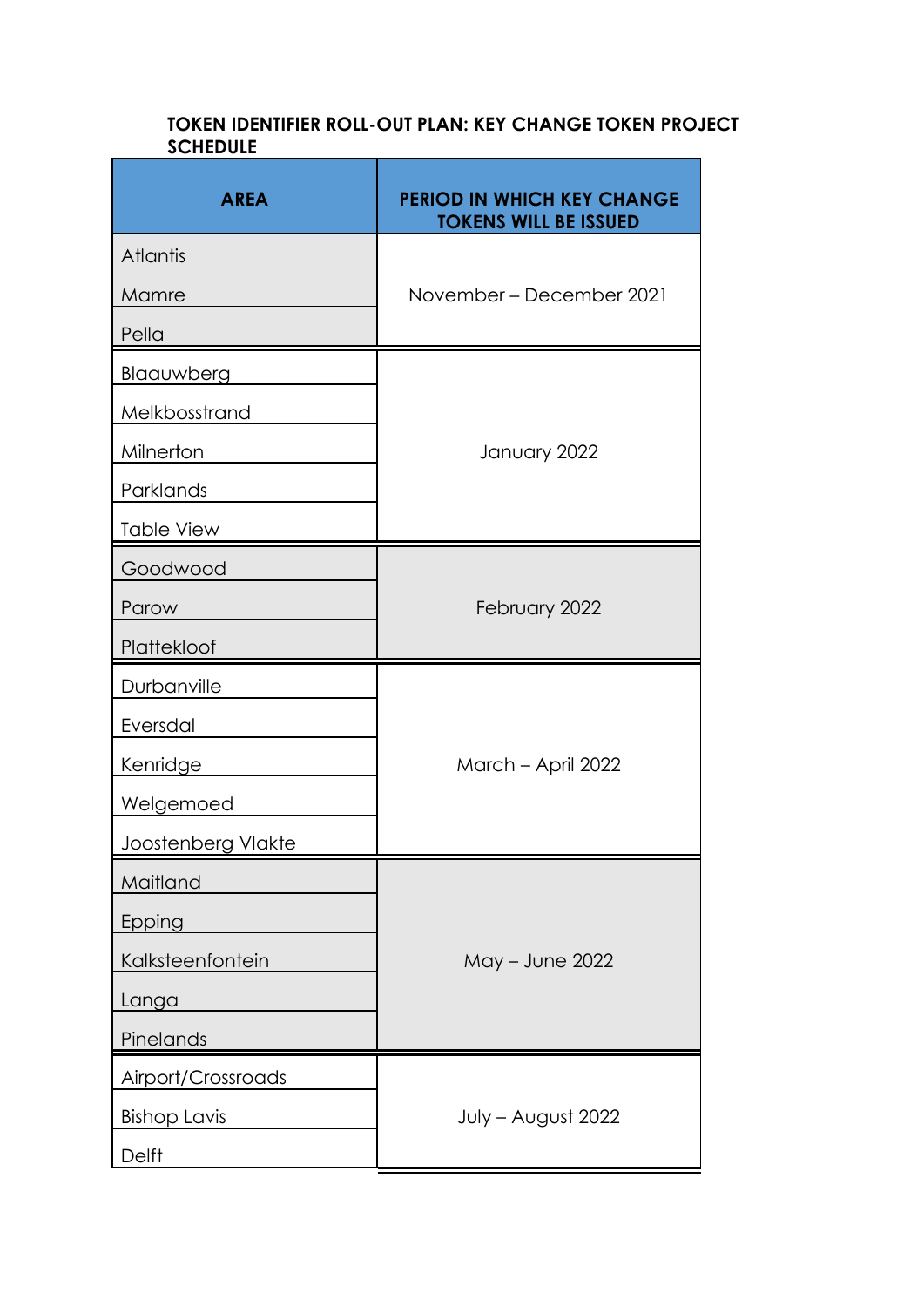| <b>Elsies River</b>         |                          |  |
|-----------------------------|--------------------------|--|
| Gugulethu                   |                          |  |
| <b>Brackenfell</b>          |                          |  |
| Kraaifontein                |                          |  |
| Kuils River                 | September – October 2022 |  |
| <b>Avalon Estate</b>        |                          |  |
| Vredekloof                  |                          |  |
| <b>Bellville</b>            |                          |  |
| Blackheath                  |                          |  |
| <b>Blue Downs</b>           | November – December 2022 |  |
| Eerste River                |                          |  |
| Rondebosch                  |                          |  |
| Newlands                    |                          |  |
| <b>Hanover Park</b>         |                          |  |
| Camps Bay                   |                          |  |
| Cape Town                   |                          |  |
| Green Point                 | January - February 2023  |  |
| Sea Point                   |                          |  |
| Signal Hill/ Table Mountain |                          |  |
| Observatory                 |                          |  |
| Paarden Eiland              |                          |  |
| Athlone                     |                          |  |
| Manenberg                   | March - April 2023       |  |
| <b>Bergvliet</b>            |                          |  |
| Constantia                  | May 2023                 |  |
| Diep River                  |                          |  |
| Hout Bay                    |                          |  |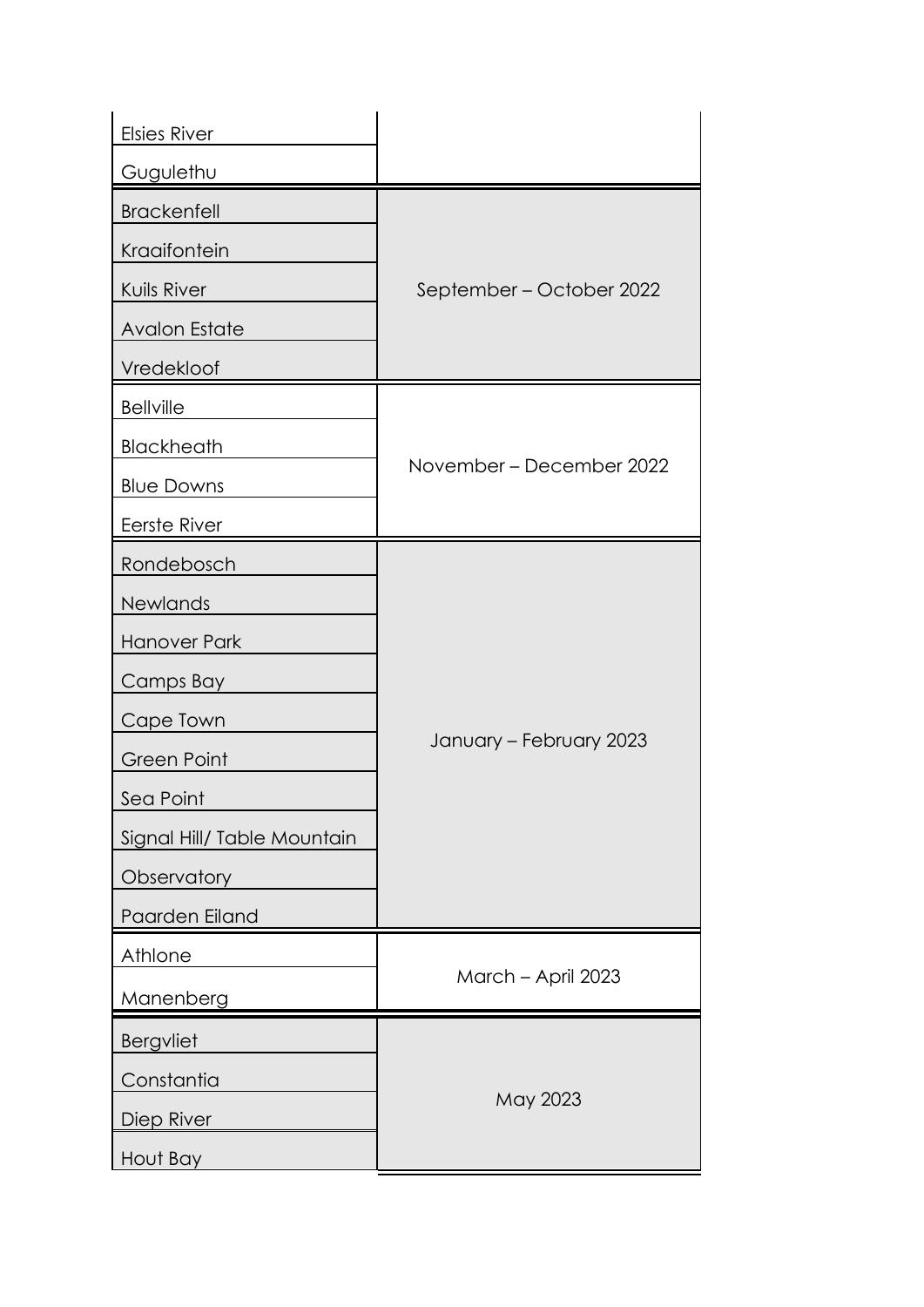| Plumstead          |                               |                         |
|--------------------|-------------------------------|-------------------------|
| Wynberg            |                               |                         |
| Cape Point         |                               |                         |
| Fish Hoek          |                               |                         |
| Kalk Bay           |                               |                         |
| Kommetjie          |                               |                         |
| Muizenberg         |                               |                         |
| Noordhoek          | <b>June 2023</b>              |                         |
| Ocean View         |                               |                         |
| Simon's Town       |                               |                         |
| Tokai              |                               |                         |
| Khayelitsha        |                               |                         |
| Macassar           |                               |                         |
| Mitchells Plain    | July - August 2023            |                         |
| <b>Grassy Park</b> |                               |                         |
| Ottery             | September – October 2023      |                         |
| Pelican Park       |                               |                         |
| Philippi           |                               |                         |
| Gordons Bay        |                               |                         |
| Helderberg         |                               |                         |
| Sir Lowry's Pass   | November 2023 - December 2023 | Again: it               |
| Somerset West      |                               | must be                 |
| Strand             |                               | noted that<br>only when |

**a specific area is reached as per this schedule, will UPDATE codes be issued with the normal electricity token when a purchase is made.** 

**End**

**Issued by: Media Office, City of Cape Town**